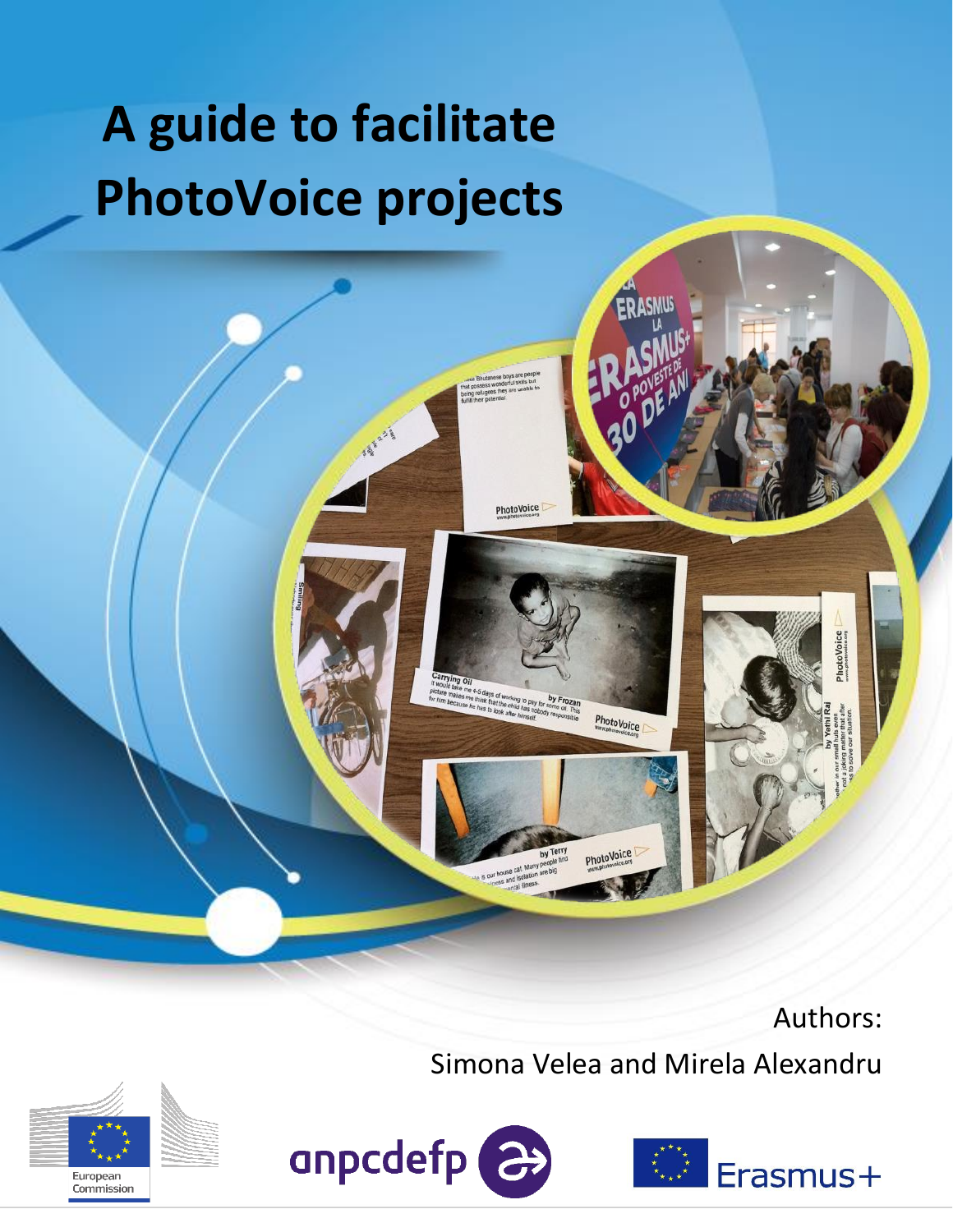## **Contents**

| Learning objectives mainly supported through Photovoice method 5            |  |
|-----------------------------------------------------------------------------|--|
|                                                                             |  |
|                                                                             |  |
| A.2. Preparing the necessary resources (space, cameras, other resources)  6 |  |
|                                                                             |  |
|                                                                             |  |
|                                                                             |  |
|                                                                             |  |
|                                                                             |  |
|                                                                             |  |
|                                                                             |  |
|                                                                             |  |
|                                                                             |  |
|                                                                             |  |
| Communities of practices and resources on the use of Photovoice 17          |  |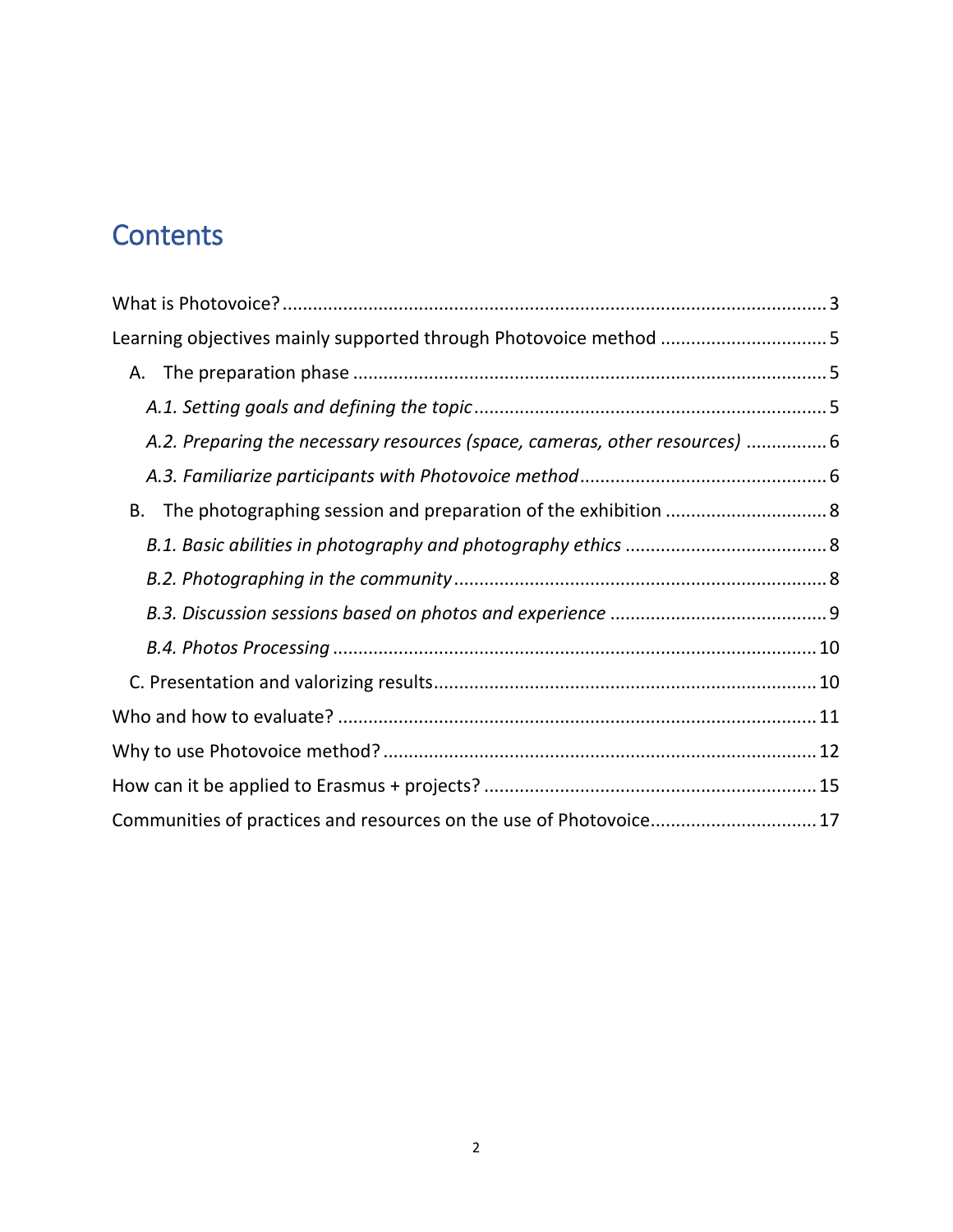### <span id="page-2-0"></span>**What is Photovoice?**

The famous Chinese adage – "A picture is worth a thousand words" is representative for the guiding philosophy of Photovoice method. Photovoice means a collaborative process for creating and sending a collective message through photos. From the perspective of the main action, it is a participatory photographing process with origins in community photography which has had a strong impact on society during the 60s in the UK and USA. But the focus does not remain on the photographing, which is only a means to create a context for communication and collaboration among group members, for exploring the community/group needs, for reflection on issues and on possible solutions and for coagulating the messages that the group wants to convey. The message sent by the group is exposed through photography accompanied by short texts.

The first methodological documentation of Photovoice was conducted by Dr. Caroline Wang, a professor at the University of Michigan, who used community-based research around the 1990s in order to facilitate the collaboration among members of marginalized groups to help them "identify, represent and develop their community by a specific photographic technique " (Wang and Burris, 1997, pp. Palibroda et al., 2009)

#### **Photovoice - a tool for:**

- **1.** advocacy
- **2.** research
- **3.** public consultation
- **4.** need or context analysis
- **5.** monitoring and evaluation
- *6.* developing skills

PhotoVoice's added benefit to community photography is the fact that the community`s difficulties are presented through the "lens" of the one who encounters them, so the messages become more complex, with "attached" emotions, transmitting exactly the problem in its essence, as it is felt by community members, in order to develop public policies focused on solving specific problems. In terms of education, PhotoVoice fits the theoretical approach of Paulo Freire about empowerment education, which emphasizes the role of education to support critical reflection on our environment and the learner's involvement in its transformation. Thus, education is valued in relation to community development<sup>1</sup> (Kuratani &

 $\overline{a}$ 

<sup>1</sup> Kuratani, G. and Lai E. (2011) PhotoVoice Literature Review. Retrieved from: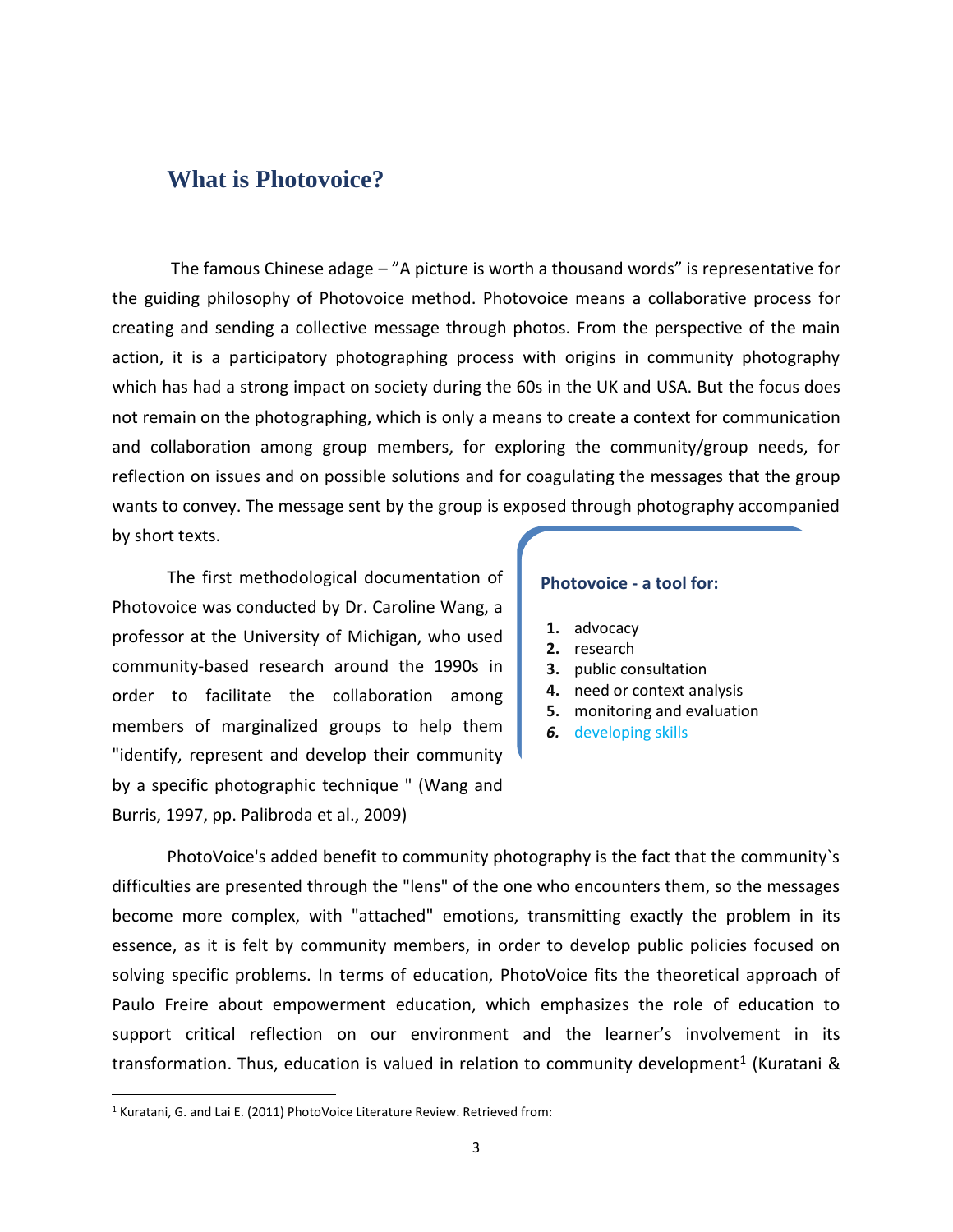Lai, 2011). In training contexts, PhotoVoice can also become a valuable tool for facilitating the development of diverse skills, with characteristics that place it in the project based learning strategy.

- participants are investigating complex issues in the community, so learning is related to real-life situations;
- cross-curricular topics or thematic approaches are easily tackled; by the nature of the proposed tasks, project-based learning requires the transfer of competences and highlights transversal competencies (communication, negotiation, time management, organization, etc.).<sup>2</sup>
- the workspace often combines the formal space (classroom/training room) with the extended space of the community;
- participants are focused on developing a concrete product in group/s;
- activities and tasks are diverse: documenting, exploring, debating, evaluating intermediate products, etc.; thus, learning outcomes can be obtained at different stages of complexity (analysis, synthesis, interpretation, evaluation).

Known as the "PhotoVoice Method" (a term commonly used in this guide), the whole approach is complex and may involve several methods (e.g. explanation, group discussion, documentation, etc.), means (e.g. photographic paper, computer, video projector, printer etc.) and forms of organizing activity (individual activities, group activities, front activities).

PhotoVoice method can be used with **different age levels, from school students to adult learners**. The topics and the complexity of the final exhibition are adjusted according to the particularities of the group we work with.

The way to use PhotoVoice method is guided by several key steps described below, based on the literature review and the research experience gained within CONNECTOR 2017 learning event, organized by the Romanian National Agency for Community Programs in the Field of Education and Vocational Training. Beyond the organizational steps, it is important to constantly reflect on the pedagogic design of the learning situations in which the method is used: what learning objectives are being pursued and how each stage and the whole

l

http://teamlab.usc.edu/Photovoice%20Literature%20Review%20(FINAL).pdf Access to: 5.08.2011

<sup>2</sup> Ionescu, M., (2003). Managementul clasei. Un pas mai departe. Învățarea bazată pe proiect (Class management. One step further. Project-based learning), Humanitas Publishing House, Bucharest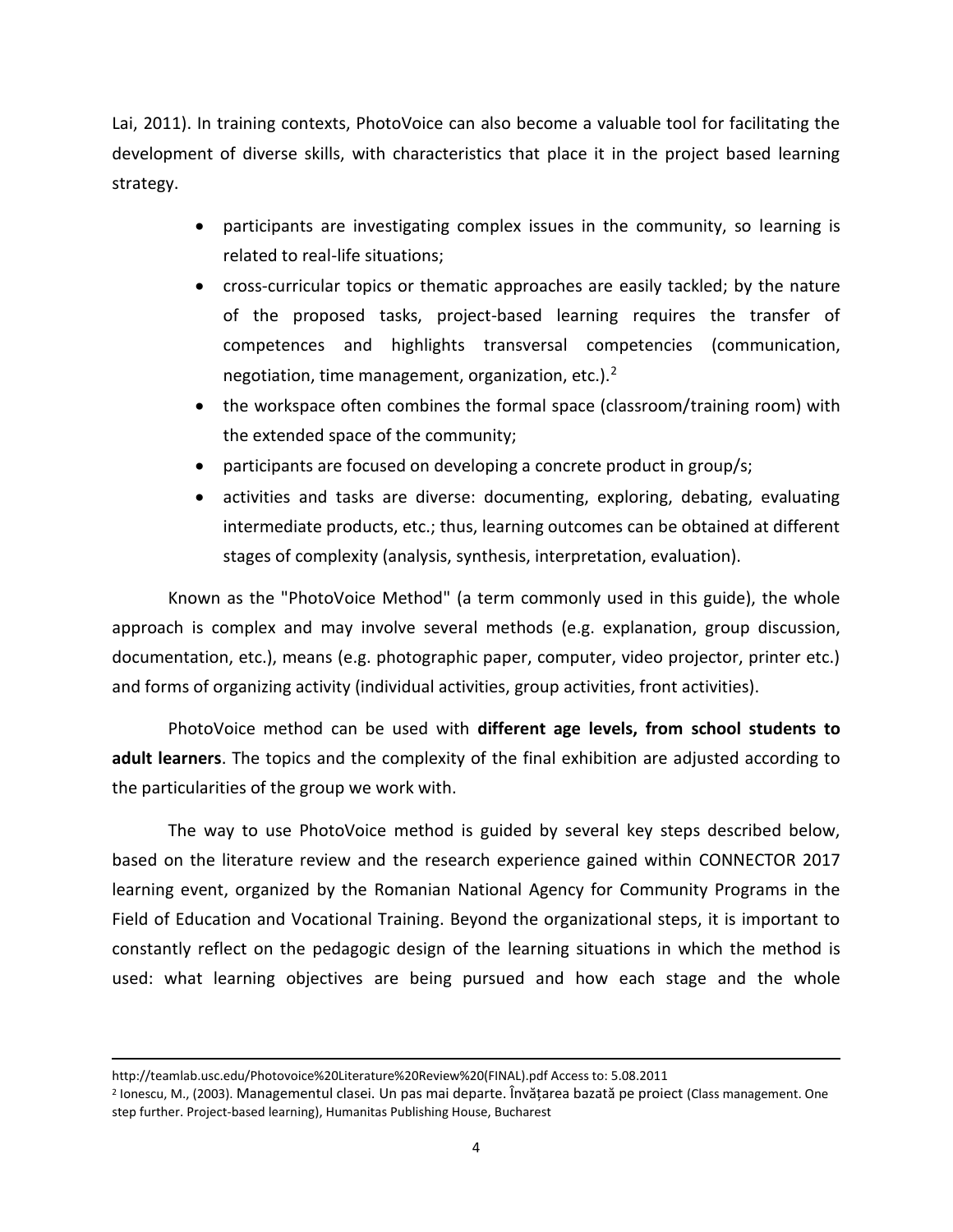experience can be valued for learning purposes (developing skills, raising awareness, promoting values and attitudes, etc.)

## <span id="page-4-0"></span>**Learning objectives mainly supported through the PhotoVoice method**

The objectives of PhotoVoice method are determined by the content and the context. This method supports significant learning objectives due to the specificity of how its activities are organized in accordance with the topic, target group and context:

- $\checkmark$  Developing teamwork skills;
- $\checkmark$  Stimulating reflection on reality;
- $\checkmark$  Developing creative writing skills;
- $\checkmark$  Forming basic skills in photography;
- $\checkmark$  Assuming some principles and norms of photography ethics;
- $\checkmark$  Stimulating creativity and spirit of initiative;
- $\checkmark$  Developing self-confidence and improving self-image;
- $\checkmark$  Developing the capacity for action to solve a community problem;
- $\checkmark$  Developing the capacity to interact and support community relations.

Beyond how the PhotoVoice method has been popularized as a community development method, it is important to understand the fact that it has a much broader scope of applicability both in adult education training programs and in teaching/learning activities from school or university.

#### **How to use the PhotoVoice method?**

The PhotoVoice method requires good planning and detailed preparation of each stage. We can identify three major steps: preparing – photographing and processing the photos presenting and valorizing the results.

#### <span id="page-4-1"></span>A. The preparation phase

#### <span id="page-4-2"></span>*A.1. Setting goals and defining the topic*

In this introductory session, the participants, with the help of the facilitator, establish and discuss the issue they will be addressing (example: lack of local water, pollution of a village / city, stereotypes and prejudices, human rights violations etc.), the purpose of their action and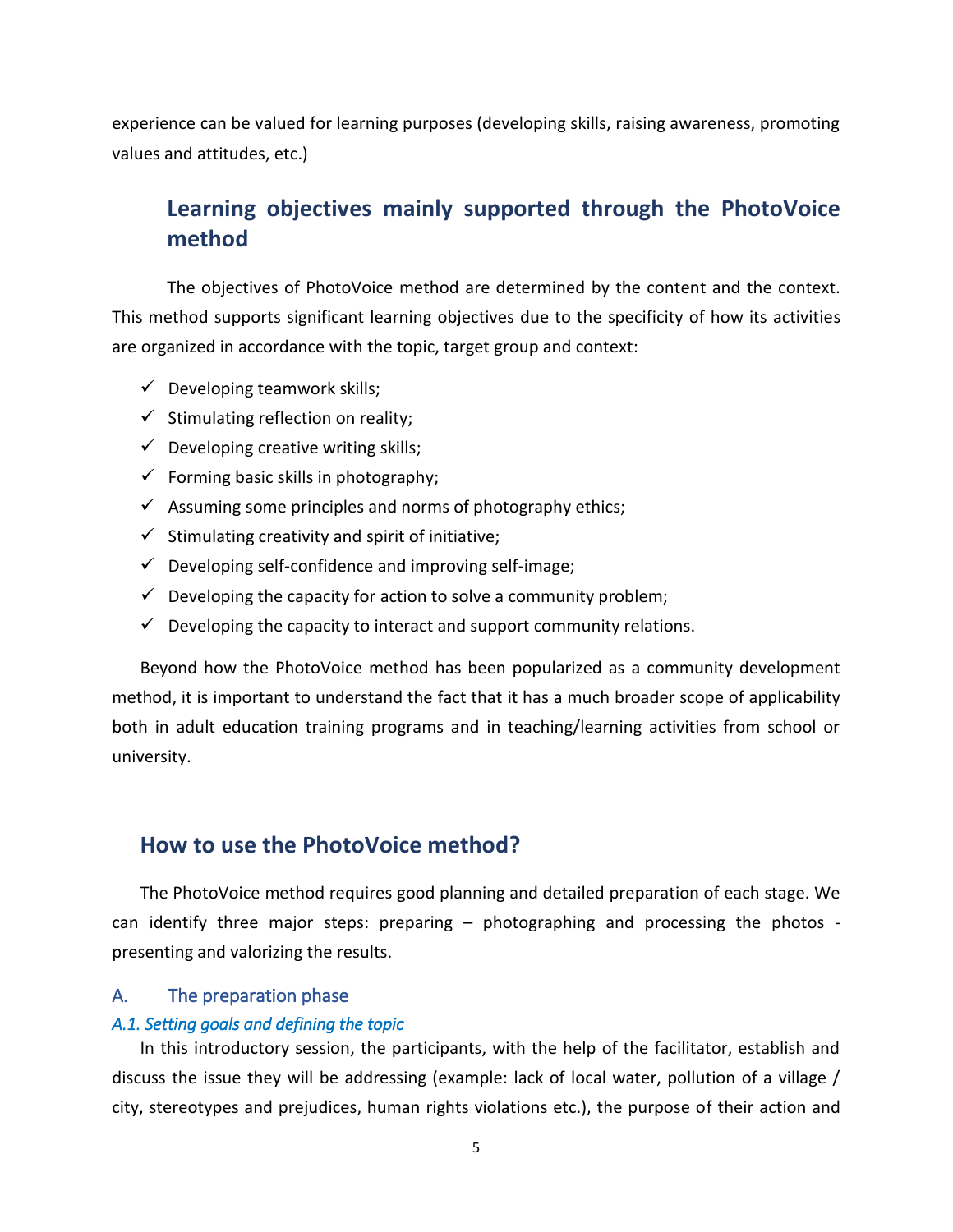the desired impact. Even if the facilitator / teacher has some general themes, it is preferable for the participants to choose the theme, to formulate it as a community issue or as a subject to be investigated. Involvement in defining the theme motivates and makes them responsible, as part of the process. Depending on the context of application, the method may start from a community problem when it is used as an advocacy method or as a public consultation tool or from a general theme when it is used for didactic purposes (example: situations discrimination, school violence or other issues requiring awareness-raising, awareness-raising). Choice of topic and goal setting are closely linked, based on the needs and expectations of the participants. In learning contexts, the skills development is the main objective. When the method is used for public consultation or community development, as well, the learning objectives are followed also by objectives such as: influencing public policy, encouraging social involvement, community cohesion, etc.

Following discussions, the participants will have a clear picture of what they might capture in the photos, so they are in line with the set objectives and, implicitly, the needs of the community or the training needs. It is advisable to use specific methods to **develop critical thinking** and **creative writing abilities related to images** at this stage (e.g. avoiding clichés in speech, translating emotions in writing, pursuing a logical thread, the credibility of the transmitted message, rewriting, reformulation, etc.). In classroom implementation, this step can be done with the session for the development of **photography skills and photography ethics.**

#### <span id="page-5-0"></span>*A.2. Preparing the necessary resources (space, cameras, other resources)*

**Space and material** resources are determined by the context of PhotoVoice (class or other training spaces), and the necessary materials are cameras (or phones), paper, pencils, pens, laptop, photos, etc.

**The facilitator** is generally teacher or trainer, but can be anyone who has facilitation skills, abilities to prepare and deliver training sessions and facilitate learning.

#### <span id="page-5-1"></span>*A.3. Familiarize participants with the PhotoVoice method*

In the introductory session, the facilitator will focus on team building, on activities for **participants to know each** other in order to facilitate **group cohesion**. Later, he will explain to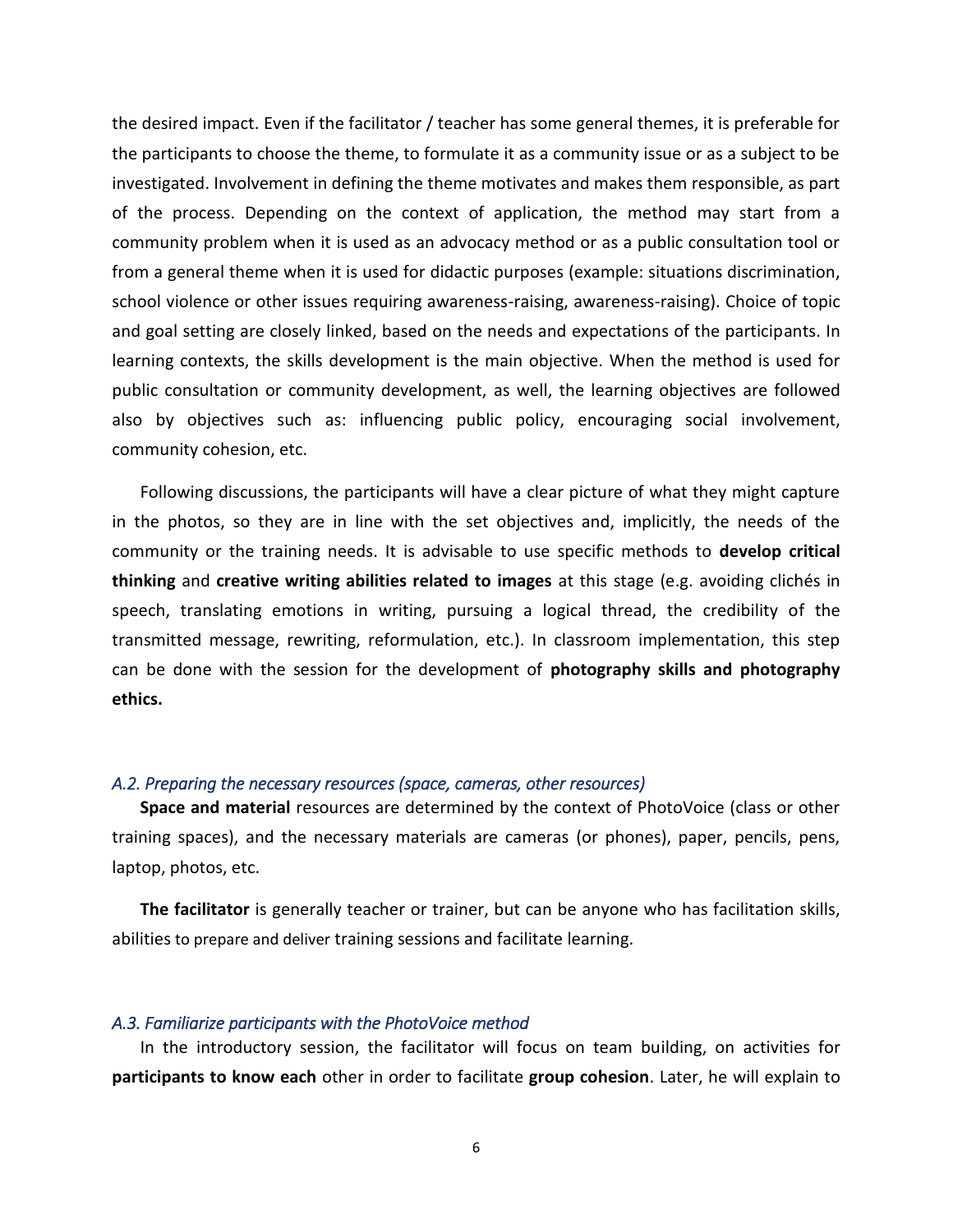the participants the process through which the PhotoVoice method will be carried out and will establish with them the directions of action.

It is important that the methods used by facilitators are dynamic and interactive and determine participants to show interest and to **develop their personal and social skills** these will be valorized in community development.

#### **Exercise - CONNECTOR 2017**

Participants are offered a set of photos and a message set, they must negotiate and determine together which message is associated with the photos.

One of the primary responsibilities of the

facilitator at this initial stage is to create an **open, comfortable and safe environment** for participants so that they can feel and express themselves safely. Security, comfortable environment and free expression are conditions for **authentic results.**

The next step is to establish **common rules** for the proper conduct of the sessions. The

facilitator can give responsibilities to the participants (example - one of them can be responsible for keeping time).

The last part of the introduction session will focus on participants' expectations, will establish the terms of action and also the elements related to the Photovoice process and planned activities.

It is also important to properly manage the **time**, in accordance with participants' schedule. Depending on how we use the Photovoice method, its duration may be shorter or longer. **In school**, the duration **depends on the number of hours allocated** 

#### **Examples of group rules (Rutgers, 2016)**

- **1.** Confidentiality if personal issues are discussed.
- **2.** We respect each other.
- **3.** We listen and give the others time to talk.
- **4.** We come in time.
- **5.** We respect differences of opinion.
- **6.** Close our phones or our ringer.
- **7.** We are all involved.
- **8.** We organize the time effectively.
- **9.** We learn from each other.
- **10.** We have fun.

**to a specific subject and the length of a school activity.** But a good organisation of content can make it easier to be implemented in a relatively short time.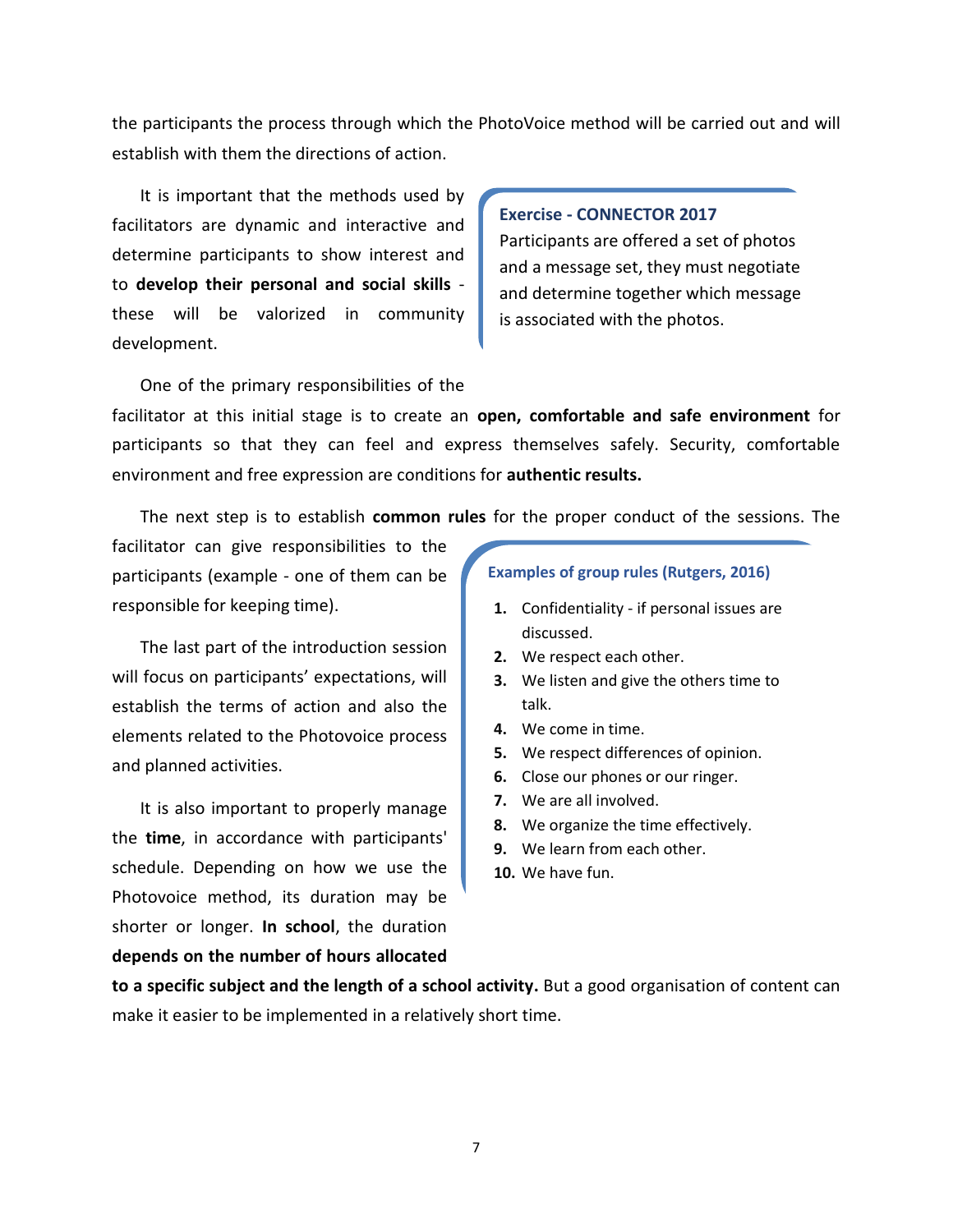#### <span id="page-7-0"></span>B. The photographing session and preparation of the exhibition

#### <span id="page-7-1"></span>*B.1. Basic abilities in photography and photography ethics*

For Photovoice, minimal skills of using a camera are required. The facilitator checks the participants' abilities and, if necessary, makes a brief presentation and some practical activities. Once they are assured that the participants have learned basic skills to take pictures, the facilitator discusses the ethical elements that the participants need to know and apply.

#### **Ethics of photography**

**1. Will this affect anyone?** It is important not to take pictures that may affect the reputation of others.

**2. Can it be dangerous for me?** Do not put yourself in dangerous situations to take pictures, nothing is more important than your safety.

**3. Does the image I want to capture really represent the problem? Is it really relevant or out of context?**

**4. Do you invade someone's personal space by taking that photo?** If so, it requires written permission (see example in resource chapter).

- $\checkmark$  I need permission for a photo in which someone can be recognized (face, tattoo, etc.), photography of minors, private property and things;
- $\checkmark$  I do not need permission for photographing people who cannot be identified, public figures or public places.

In order to get into detail and develop photographing skills, training sessions on light, compositions, symbols and photo messages can be made.

#### <span id="page-7-2"></span>*B.2. Taking photos in the community*

For this stage, the participants go to the community. Several photo sessions can be made, each followed by a discussion session. Participants can take pictures individually or in teams (2- 3 people). They **apply some of the skills previously acquired** to capture the issue as authentic as possible.

From the administrative point of view, for participants` photos, you need to have **documents proving the permission for taking the photo** (if applicable) and **documents that offer the right to publish the photos**. Instructions on how to do this and examples can be found in the Practices and Resources Communities section.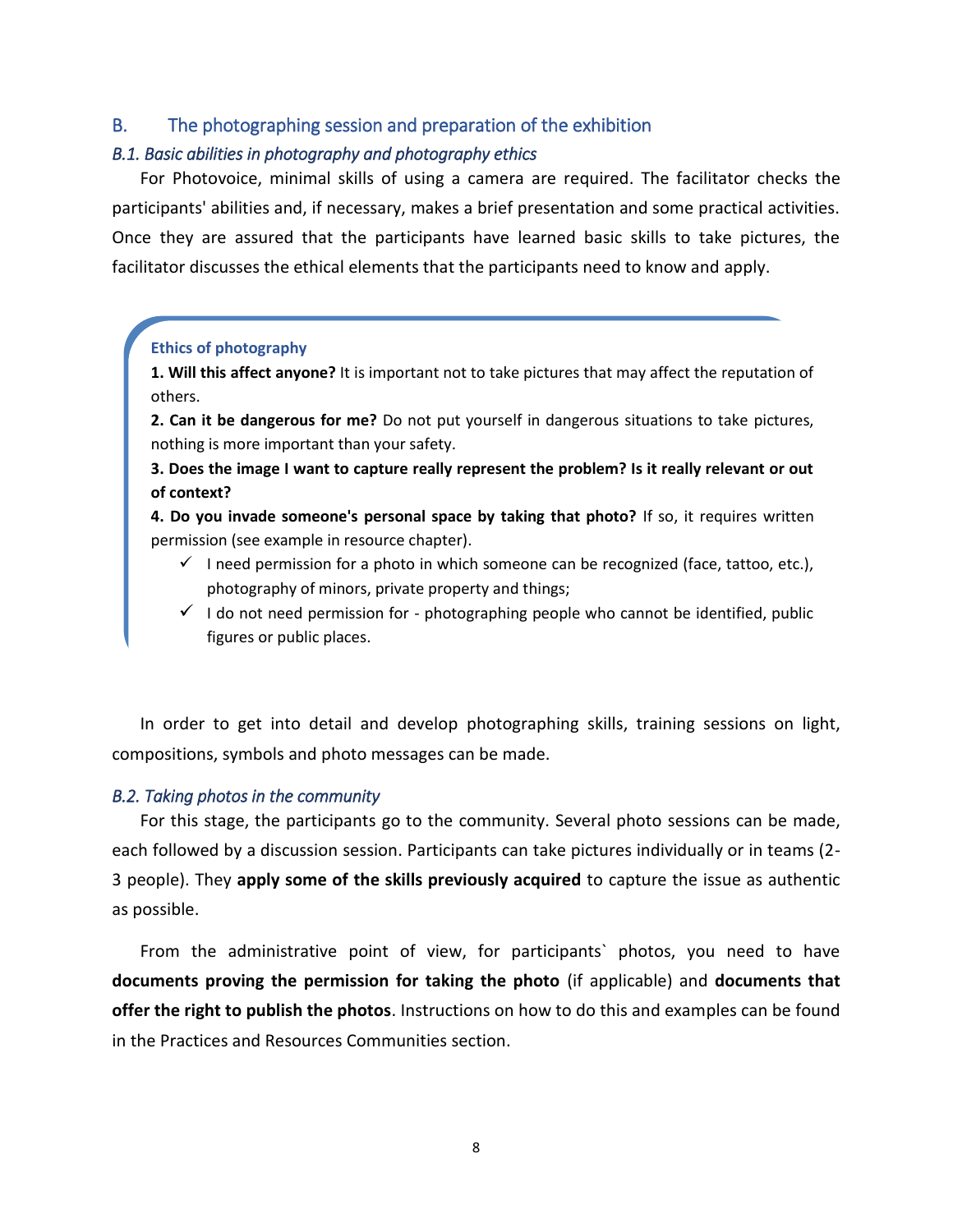In the case of using the Photovoice method for research or documentation, it is possible to offer participants the freedom to select different photos from books, private albums, or form online, with the obligation to specify the source.

#### <span id="page-8-0"></span>*B.3. Discussion sessions based on photos and experience*

The photo sessions are followed by

discussions about the photographing experience and taken photos. Prior to the discussion session, the participants choose a few photos that they consider most relevant to the objectives.

The number of selected photos varies depending on the size of the group or the theme - most often, 3-5 photos are selected. For each selected



photo, the person who made it create a *Discussion and creating message session, CONNECTOR 2017*

message in which it expresses synthetically what it wanted to transmit through that image. For creating the messages, you can use the **SHOWED method** (instructions for using it can be found in the resource and practice communities section).

The facilitator will take photos from the participants (named with the participant's name

and having a photo number, the same will be with the messages in order to avoid confusion in the processing stage). In certain situations, when a participant has difficulty selecting photos, the facilitator can provide support (guiding the selection of relevant photos for the theme), or he can select himself 1-2 photos to expose and to discuss. In the last part of the session, the participants

#### **Examples of questions to facilitate message creation**

- What represents the photo? Who's in the photo, when and where?
- What determined you to capture that image? What did you feel about it?
- What would you like the one who see this photo to understand or feel?

**will present the photos with the related messages** and they will **organize them into categories**.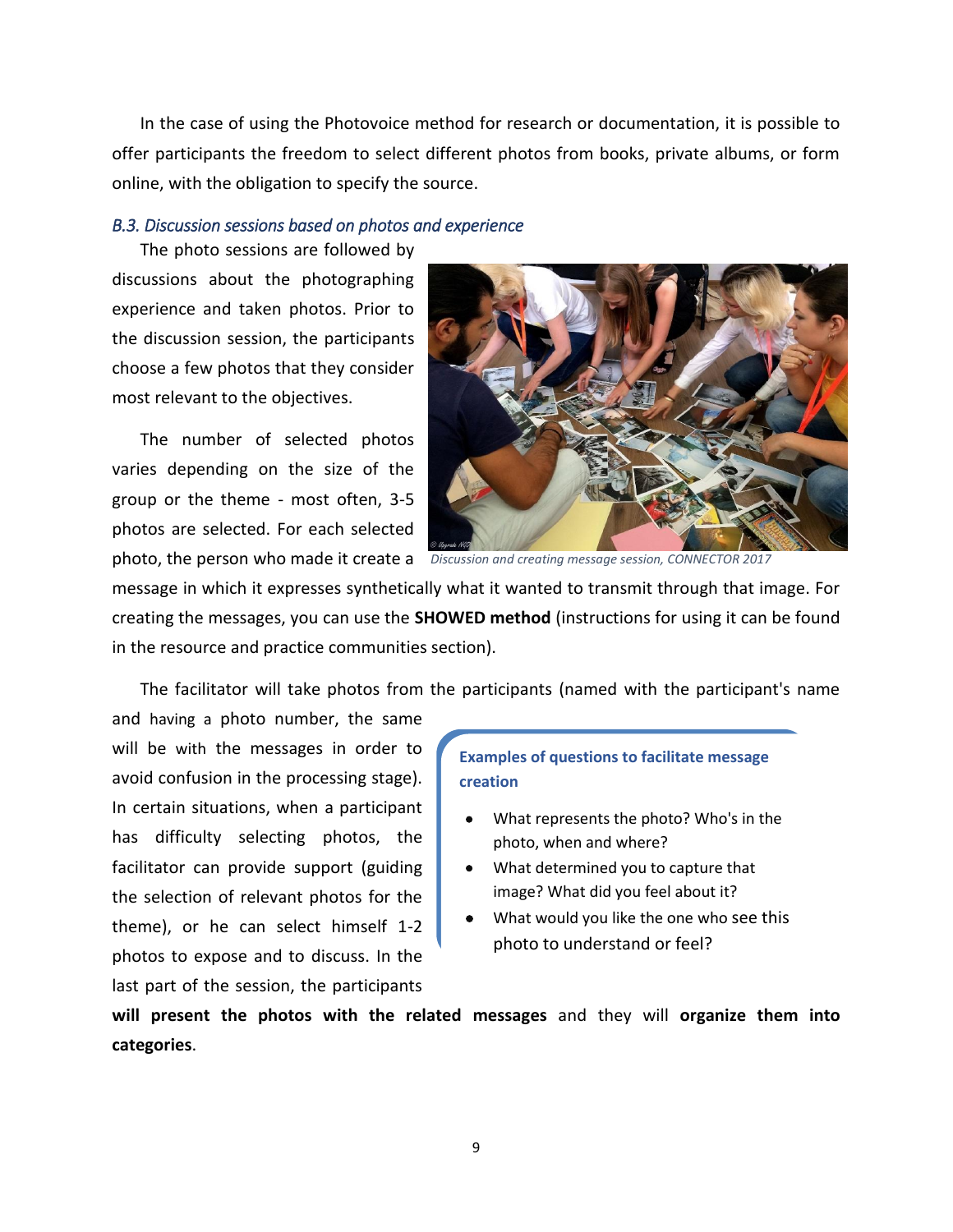#### <span id="page-9-0"></span>*B.4. Photos Processing*

Photo processing requires **image editing skills** from a facilitator or a member of the team, because the photos may require interventions (if they are too small, if the frame has been moved, etc.). You also need to attach the text to the image, which can be done digitally or you can use the classic version - sticking the message to the physical image.

It is **recommended to use photo paper and an A4 or larger size**, but if the resources are limited, you can use normal paper. **Print costs can be relatively large**, so this is one thing to plan from the beginning.



*Photos processing, CONNECTOR 2017*

#### <span id="page-9-1"></span>C. Presentation and valorizing results

Presenting and valorizing of results can take various forms:

- $\checkmark$  classic exhibition (printed photos)
- $\checkmark$  online exhibition
- ✓ postcards
- $\checkmark$  other advertising materials (calendars, web pages, albums, etc.)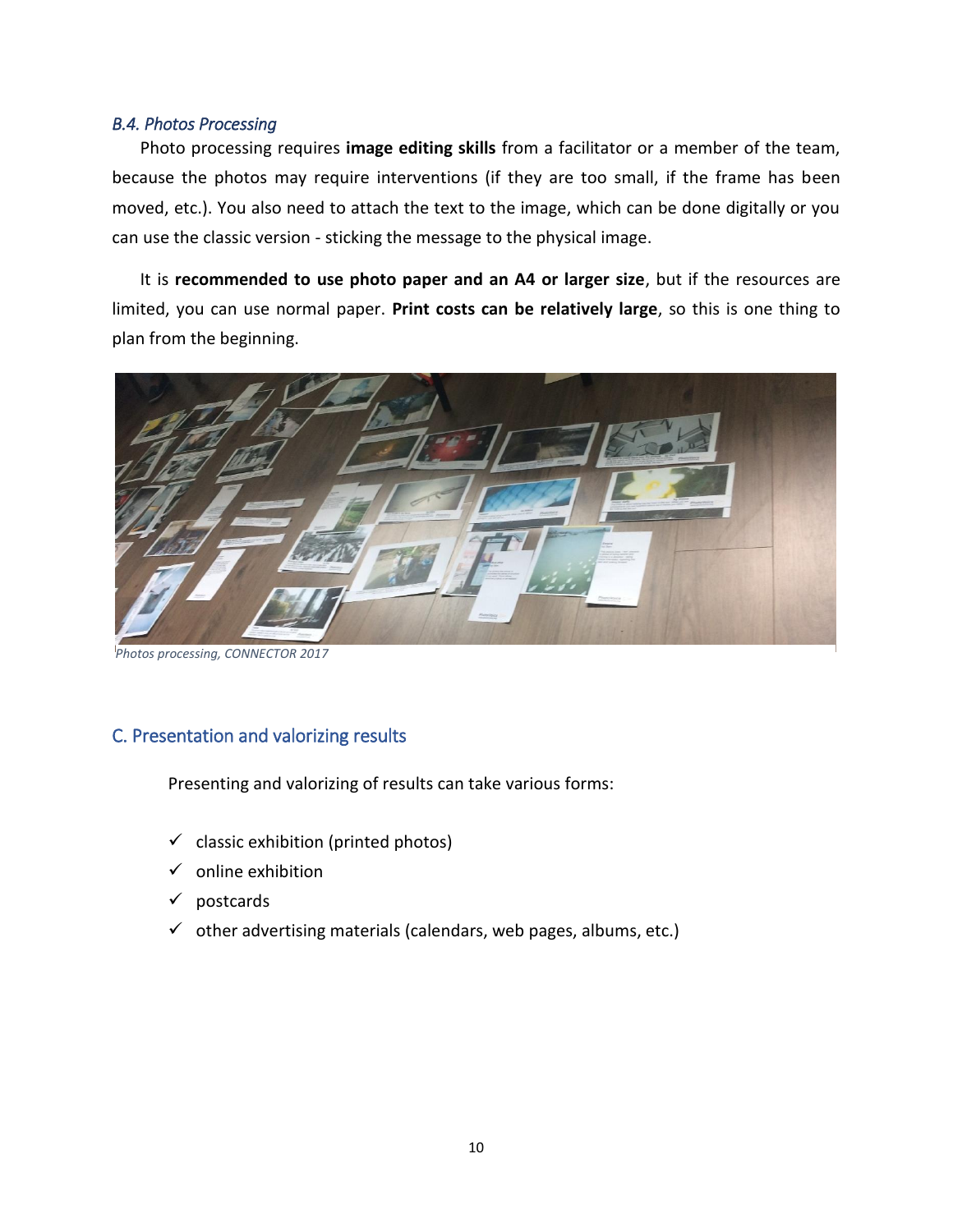It is important to plan with the participants how to valorize the results, depending on the objectives: how the results are presented, who is invited to the exhibition or to whom the products (postcards or other materials) will be sent. Depending on the reasons behind

(example: problems identified in the community, needs, interests or wishes of the group, issues of global interest etc.) and in order to increase the impact, businessmen, representatives of the local community, representatives from different ministries, NGOs, Church representatives, local televisions and newspapers should invited.



*Photo taken during Photovoice training, CONNECTOR 2017*

**People who can help solve the problem situations** and develop the community in which the method has been deployed will be identified together with the participants and invited to the exhibition or targeted by the awareness campaign that can be organized with the help of the products.

## <span id="page-10-0"></span>**Who and how to evaluate?**

The evaluation of the results also adapts to the context in which the method is used. When the predominant purpose is teaching, training, evaluation the focuses are on "learning/training outcomes": what capacities the participants have formed, what attitudes they manifest, etc.

Usually, learning outcomes are assessed: a) ongoing **(continuous or formative assessment)** - by observing how participants implement the skills acquired in training sessions for different activities, which allows recalibration of the training process and individualization,

or supports interventions in situations where participants are in difficulty; b) at the end **(summative evaluation)** - by methods such as: portfolio, presentation, self-evaluation, conversation, analysis of the products of the activity (example: exhibition) etc.

The main purpose of the assessment is to learn from our experience.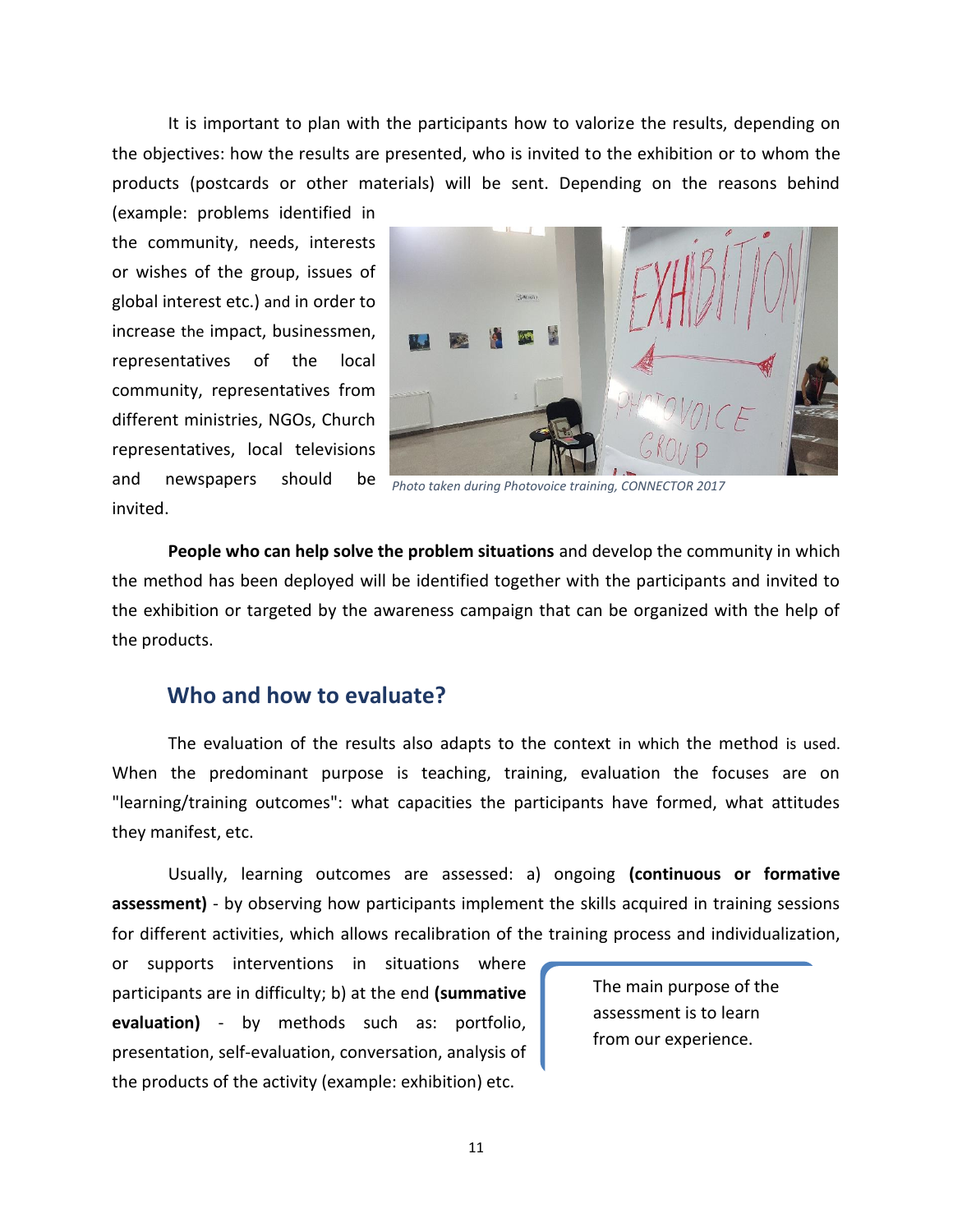When the method is used for community development, advocacy or public consultation, the evaluation takes new forms, specific to project evaluation. Thus, both the competencies acquired by the participants and the effects of their actions in relation to the established objectives (example: the way in which the problem addressed can be appreciated by analyzing sources of information - press, websites, blogs, pages of socialization, posters, etc., how many decision-makers have been informed about the problem, what measures have been taken as a result of social action mediated by the Photovoice method, etc.).

It is desirable that the evaluation be carried out by the participants together with the facilitator. Involvement of participants in the evaluation contributes to encouraging reflection, critical thinking, and assuming responsibility for the learning / training process.

## <span id="page-11-0"></span>**Why should we use the Photovoice method?**

Over time, the Photovoice method have proven effective in various disadvantaged communities. From the best-known Wang and Burris application, who supported the



*Photo taken by CeRe Romania Photovoice, Source - CeRe training course support, CONNECTOR 2017* **It's my bike, I use it to go to school, 5 km away ...**

development of public policies to improve the condition of women in China's villages, there have been multiple applications that have had a greater or lesser impact on the community in which they have taken place.

An example is offered by the "This is my voice" project under the Youth in Action Program, conducted with deaf people to draw attention to their abilities, which can be valuable to the labor market. Another "Freedom of Fame" project by Canada's Women's Excellence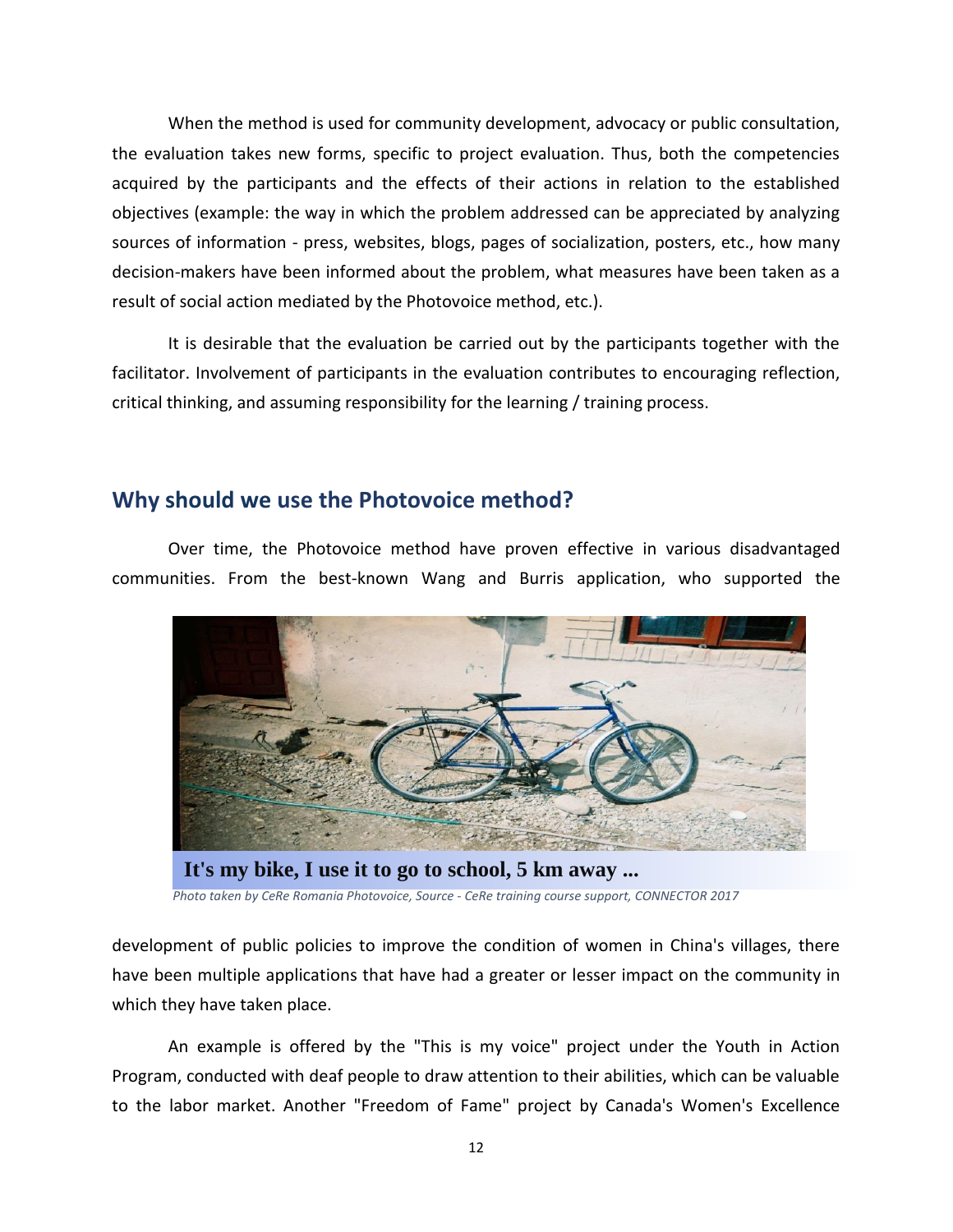Center for Women's Health has involved women with precarious material, because of their inability to find a job in a prejudiced world.

There are also theoretical tests and theoretical approaches to the Photovoice projects used as an assessment, needs analysis or public consultation methods, as a training method it was more less used.

"*Beyond the essence and objectives, it's fun"* (Photovoice Simulation Participant, CONNECTOR 2017)

Being a process that combines the ability to involve participants in community development with various training strategies, Photovoice acts both at the personal and community level - this is the main reason for the success. For impact, a Photovoice method must have visibility, so it is good to be promoted to social networks, the media, or to invite people to support community development.

As we have seen, the central goal of Photovoice is to stimulate participants' ability to engage in community development. Using Potovoice, the participants will also have the skills to:

- $\checkmark$  improve written and oral communication;
- $\checkmark$  develops the ability to understand and respect other points of view;
- $\checkmark$  strengthen the positive relationships in the community;
- $\checkmark$  increase civic involvement;
- $\checkmark$  develops family-community dialogue;
- $\checkmark$  gives participants "voice";
- $\checkmark$  develops teamwork skills;
- $\checkmark$  facilitates awareness of the problem;
- $\checkmark$  creates powerful visuals materials;
- $\checkmark$  can have a high impact with relatively low costs;
- $\checkmark$  stimulates creativity;
- ✓ improve self-esteem;

 $\overline{a}$ 

 $\checkmark$  can be adapted to different training contexts and different target groups (school, youth, adult education)<sup>3</sup> (PhotoVoiceWordwide, 2015).

<sup>3</sup> PhotoVoiceWorldwide., (2015) Benefits of Photovoice. Taken from: http://www.photovoiceworldwide.com/benefits.htm, Accessed: 14.08.2017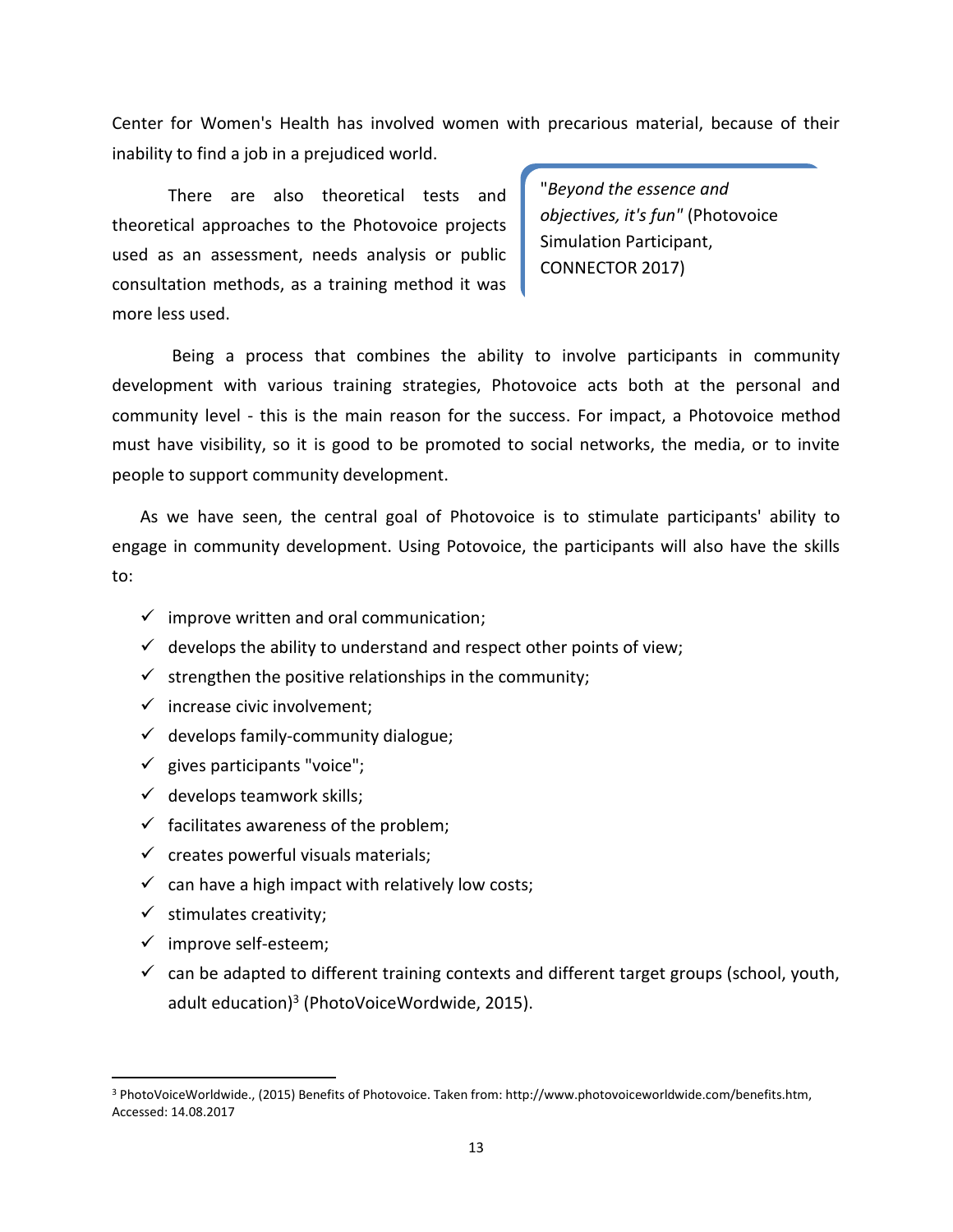Last but not least, the Photovoice method shows, through the specificity of the work, a very good level of interaction between the participants, which has a motivating effect and makes the learning more pleasant.

Like any method, Photovoice has certain limits that are good to keep in mind to minimize its effects.

- $\checkmark$  The time needed is relatively long. A rigorous time management is needed, given that the activities take place over a period of time - from a few days to a few weeks.
- $\checkmark$  Participants may have trouble expressing their ideas about their photos; the facilitator will support them without "forcing them" and showing sensitivity to their feelings or difficulties.
- $\checkmark$  An in-depth analysis of a problem can also trigger negative feelings.
- $\checkmark$  There is a risk of camera losing or damage; participants should be warned of this risk and learn to use them correctly and safely.
- $\checkmark$  Continuous monitoring of how the activities progresses and how participants involve in the activities is needed.
- $\checkmark$  In some stages, "dead times" may appear. For example, it takes a long time for each participant to download the photographs to the computer, and the participants have to wait. For such situations, it's a good idea for the trainer/facilitator to have prepared relevant workloads (example: to note the messages they want to associate with each photo)
- $\checkmark$  The theme chosen for the application should be interesting, provocative so that the participants show interest. A less relevant topic determines a lower degree of involvement or attachment to a cause.
- $\checkmark$  Costs can be relatively large, depending on amplitude. To reduce costs, cameras from mobile phones can be used, online exhibitions can be organized, etc.

Being aware of the implications, advantages and limitations of implementing Photovoice method is using or acquiring the necessary skills to facilitate, all we have to understand is that *"there are so many ways to apply Photovoice in school, in training or with seniors that all you need is just to start"* (Participant Photovoice simulation, CONNECTOR 2017)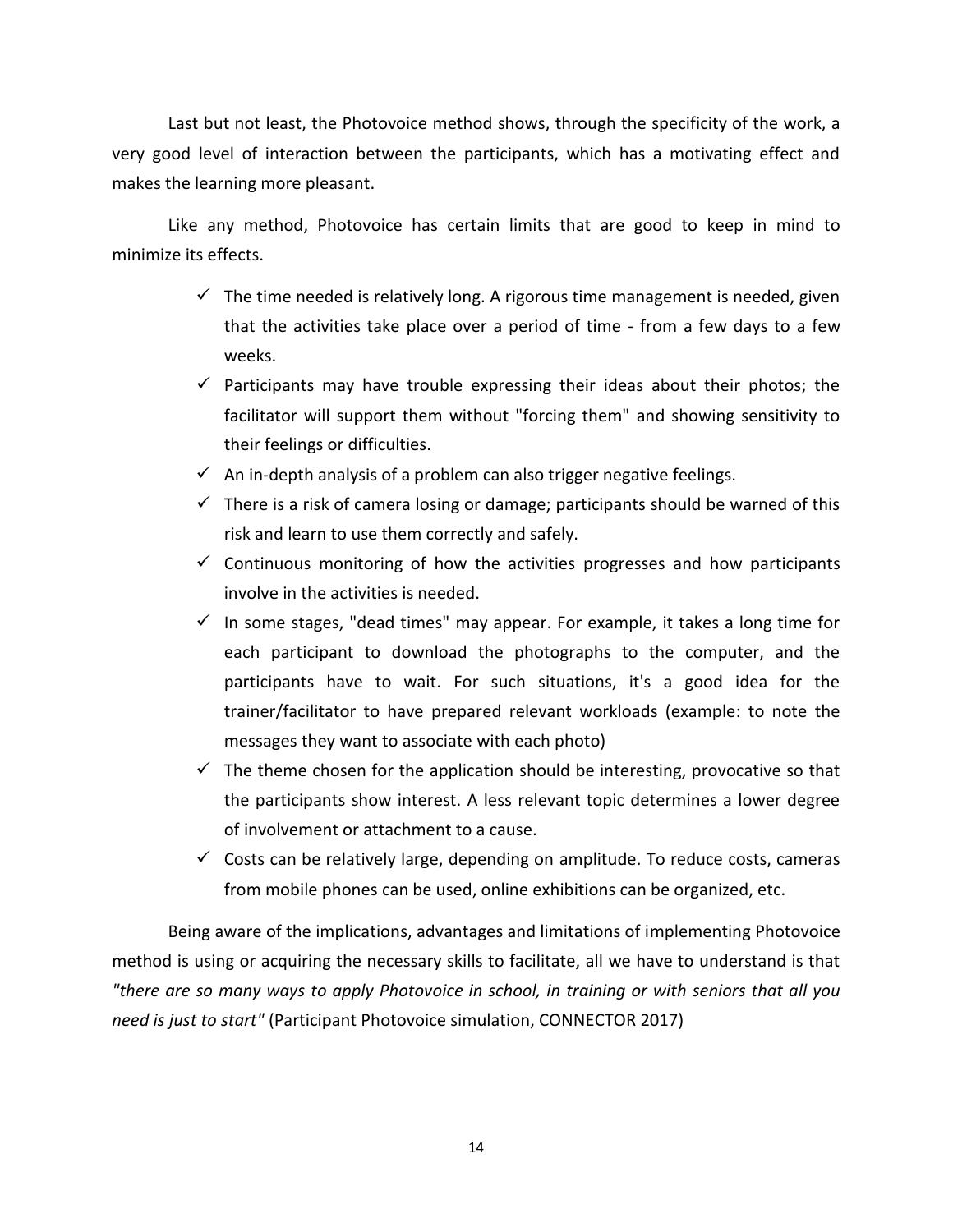## <span id="page-14-0"></span>**How can Photovoice method be applied in Erasmus + projects?**

The Photovoice method offers a wide range of applicability, being flexible according to context and theme, target group and objectives, so worldwide it was possible to implement it mostly in disadvantaged communities, by different institutions (NGOs, social assistance centers, universities, schools, multinationals) and programs.

In the educational area, there are projects running through Erasmus + that use the Photovoice method. We will present short examples that can be used as sources of inspiration for the development of such projects across all five action lines: School Education, Vocational

Education, VET, Youth, University Education, Adult Education).

Both in Erasmus and other contexts, the Photovoice method has been generally applied in the learning process of young

*"Photovoice is a difficult process, but worthwhile results!"* (Photovoice Simulation Participant, CONNECTOR 2017)

people or adults, however, it can also be applied successfully in the school environment.

In order to encourage the application of the method in school, we will present an adaptation of **an eTwinning project (part of Erasmus +)** called "World War One through our eyes" by teacher Cristina Gîrlă, from the National Pedagogical College, "Constantin Brătescu", in Constanța, in collaboration with teachers from other nine countries.

This project aimed to develop **research skills, teamwork, creative writing and critical** 

**The Erasmus + project - "Being a Refugee is not a Choice"** was a partnership involving 6 European countries that focused on raising awareness of the refugee situation and drafting possible solutions to develop intercultural competences for young people.

More details

[http://eycb.eu/cms3/UserFiles/file/Being%20a%20Refugee%20is%20not%20a%](http://eycb.eu/cms3/UserFiles/file/Being%20a%20Refugee%20is%20not%20a%20choice%20-%20INFOPACK.pdf) [20choice%20-%20INFOPACK.pdf](http://eycb.eu/cms3/UserFiles/file/Being%20a%20Refugee%20is%20not%20a%20choice%20-%20INFOPACK.pdf)

 The Erasmus + project" Youth Participation Through Pictures" was a Romanian-Slovak partnership that looked at how social exclusion affects Roma communities, as well as taking steps to solve the problem. More details at**:**[http://ec.europa.eu/programmes/erasmus-plus/projects/eplus](http://ec.europa.eu/programmes/erasmus-plus/projects/eplus-project-details-page/?nodeRef=workspace://SpacesStore/89fe7932-ab86-4d94-9c60-15729eec1178)[project-details-page/?nodeRef=workspace://SpacesStore/89fe7932-ab86-4d94-](http://ec.europa.eu/programmes/erasmus-plus/projects/eplus-project-details-page/?nodeRef=workspace://SpacesStore/89fe7932-ab86-4d94-9c60-15729eec1178)

15

[9c60-15729eec1178](http://ec.europa.eu/programmes/erasmus-plus/projects/eplus-project-details-page/?nodeRef=workspace://SpacesStore/89fe7932-ab86-4d94-9c60-15729eec1178)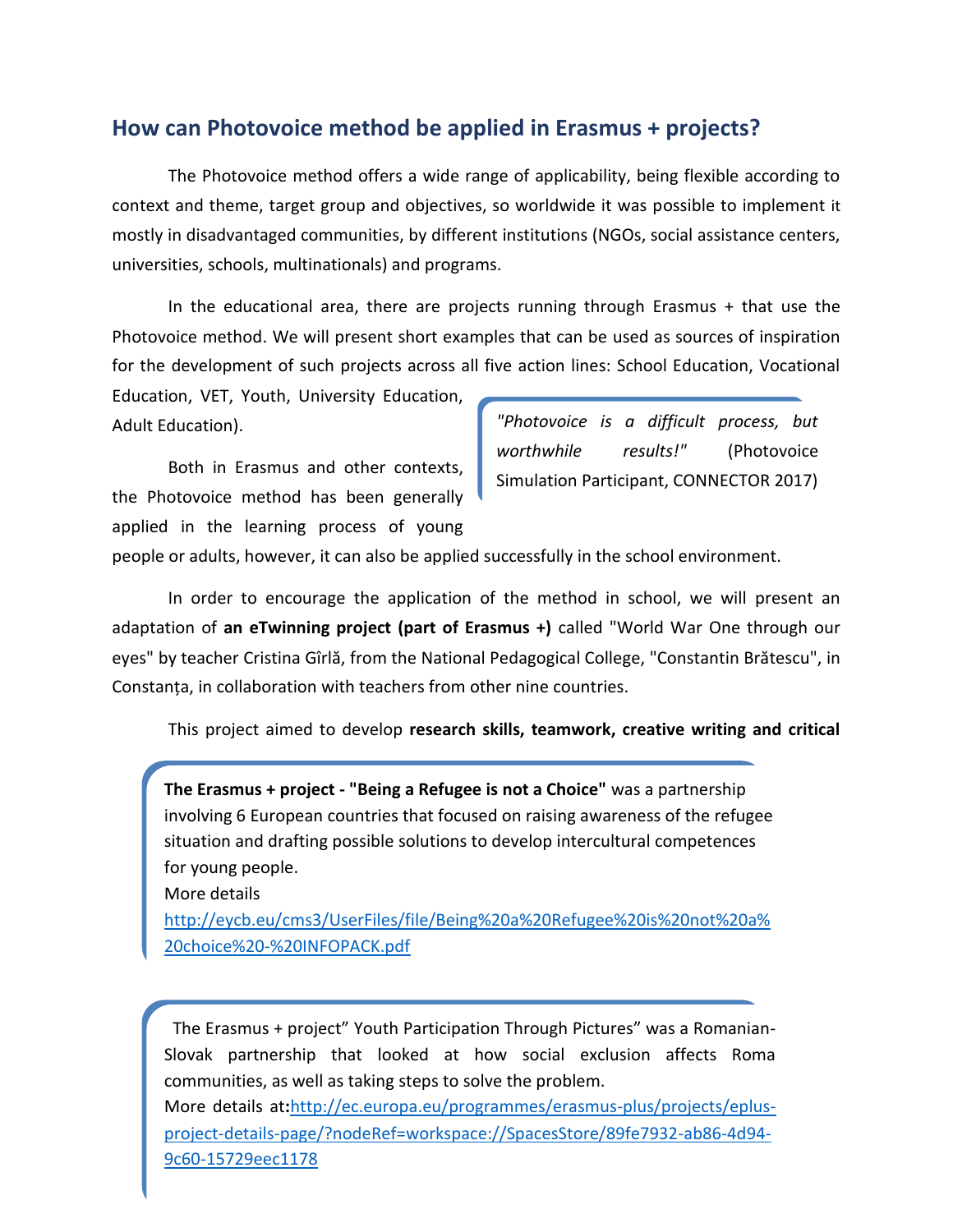**thinking**. Also, with First World War as a theme (any other theme may be chosen), students have **gained knowledge about the subject**. The Photovoice method can be used in classrooms, in groups of two, three colleagues and through the eTwinning platform, in international groups.

During the **initial training phase**, the project objectives and the directions of action have been established. Thus, an introductory lesson with central elements about the First World War and group cohesion activities (example: collaborative games, negotiation) have been carried out. Also, in this session, **the structure and stages of the project were presented**.

**Activity description** - Students went to the field in libraries or anywhere they have access to First World War information, made or selected photos (from albums, books, the internet) and created a creative text about them (example: documenting life of a hero form First World War, mapping battles, documenting the events that led to First World War etc.)

After the training phase, a **training session** was held in the next hour **to develop creative writing and photographing skills**, and it is also recommended **that methods for developing these skills are also applied to content** related to the First World War theme. (example - a set of images from First World War was presented and children was asked to create a creative text about the images).

After developing these skills, for two weeks (or more depending on the theme and schedule), the students have **conducted documentation photographing and writing activities**. The texts that accompany the images are done in group sessions, but given the limited time of school hours, work sessions in pairs or study groups are used as an alternative method.

In the third week, students **presented their work through an exhibition**. The "tour of the gallery" method was used and after, a discussion with children about their projects and their work experience took place, to enhance learning and to assess the formative effects of the method as well as the level of understanding.

As you can see, using the Photovoice method as a an educational method transfers the focus from the community development, as it was popularized over time, to learning outcomes and development of skills. It is thus a learning method that can be used in the school, university or any other learning environment in which the specific skills of this method are desired.

Another advantage of using the Photovoice method is that it can easily be **integrated into the curriculum** (the previous example can be valorized in the context of the history hours).

16